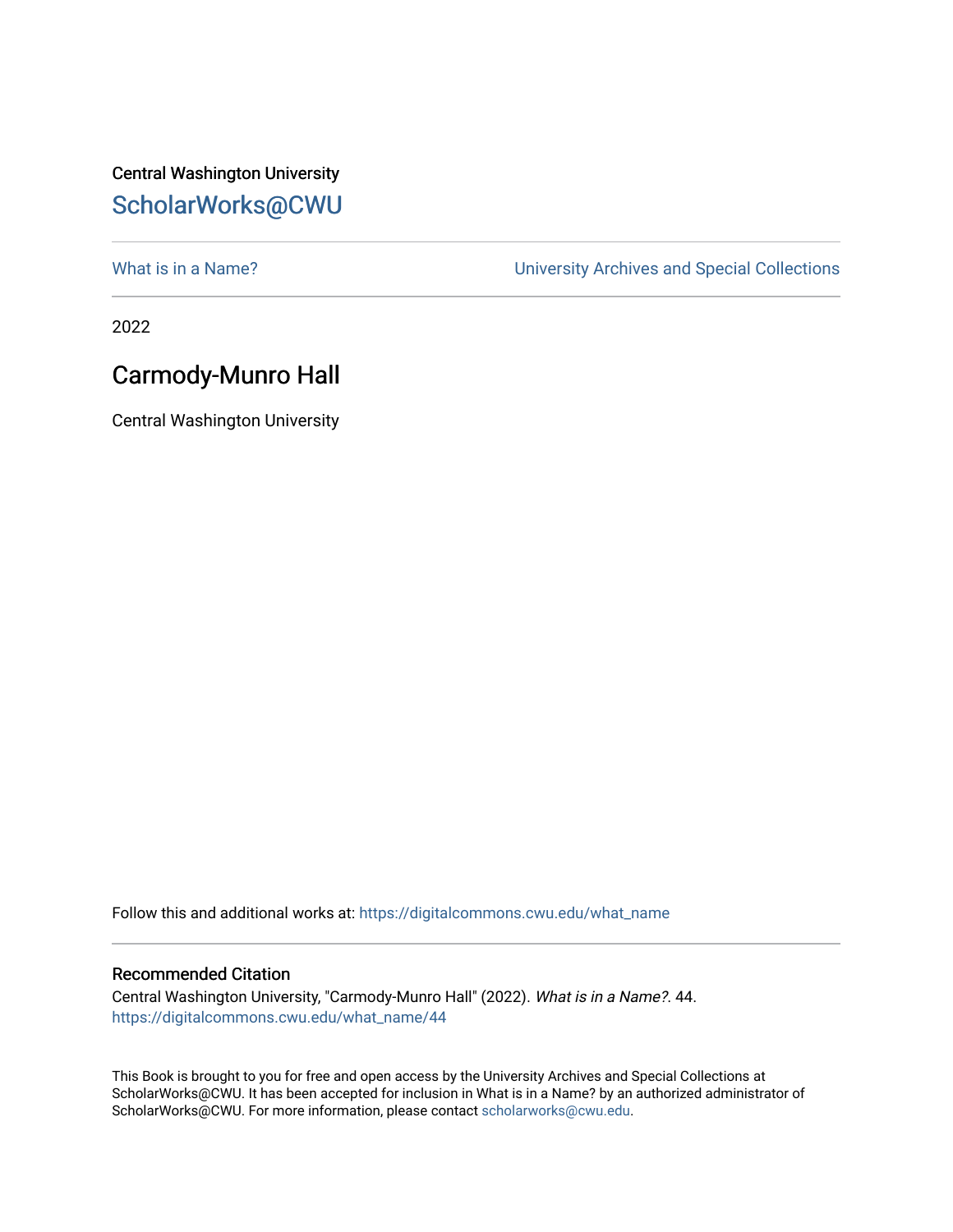What's in a Name? Carmody-Munro Hall

CWU's Carmody-Munro Hall is named in honor two of the university's most heroic figures, Signalman First Class Douglas Albert Munro, the only member of the Coast Guard to ever earn the prestigious Medal of Honor, and 1<sup>st</sup> Lieutenant Cortland Carmody, who served as a pilot in the U.S. Army Air Force in France.

Munro was born to U.S. parents in 1919 in Vancouver, British Columbia, but grew up in South Cle Elum and attended the Central Washington College of Education (now known as CWU) before enlisting in 1939.

Carmody was born in 1921 in Nebraska but moved to Ellensburg when he was 13. After graduating from Ellensburg High School, he attended Central Washington College of Education (now known as CWU) before enlisting in the U.S. Army Air Force.

On September 27, 1942, Munro was in charge of a group of transport boats landing Marines during the U.S. invasion of Guadalcanal. In the course of their landing, the Marines encountered heavy fire from entrenched Japanese soldiers, who apparently were much greater in number than had been anticipated.

The Marines called for an emergency evacuation and Munro volunteered to lead five boats back to the shore to collect the soldiers. During the evacuation, Munro used his own boat to draw enemy fire and to protect the other boats.

"He valiantly placed his craft, with its two small guns, as a shield between the beachhead and the Japanese," noted the citation honoring his actions. "When the perilous task of evacuation was nearly completed, Munro was killed by enemy fire, but his crew, two of whom were wounded, carried on until the last boat had loaded and cleared the beach."

His last words, according to survivors, were, "Did they get off?"

Following the event, Munro was honored with the Medal of Honor, which was awarded to his mother, Edith, by President Franklin Roosevelt in a White House ceremony in May 1943. Later, a Navy destroyer and a Coast Guard cutter were named after him. A new national security cutter named for him was commissioned in April 2017.

Carmody's story is equally tragic. After completing pilot training, he was assigned to the 367<sup>th</sup> Fighter Group in France. On August 6, 1944, Carmody was flying in a P-38J Lightning airplane along with others in his squadron for a fighter sweep over Nonancourt, France.

Another member of the squadron, however, had taken off late and was attempting to catch up to the formation. As he closed on the group, he attempted to move into his predetermined